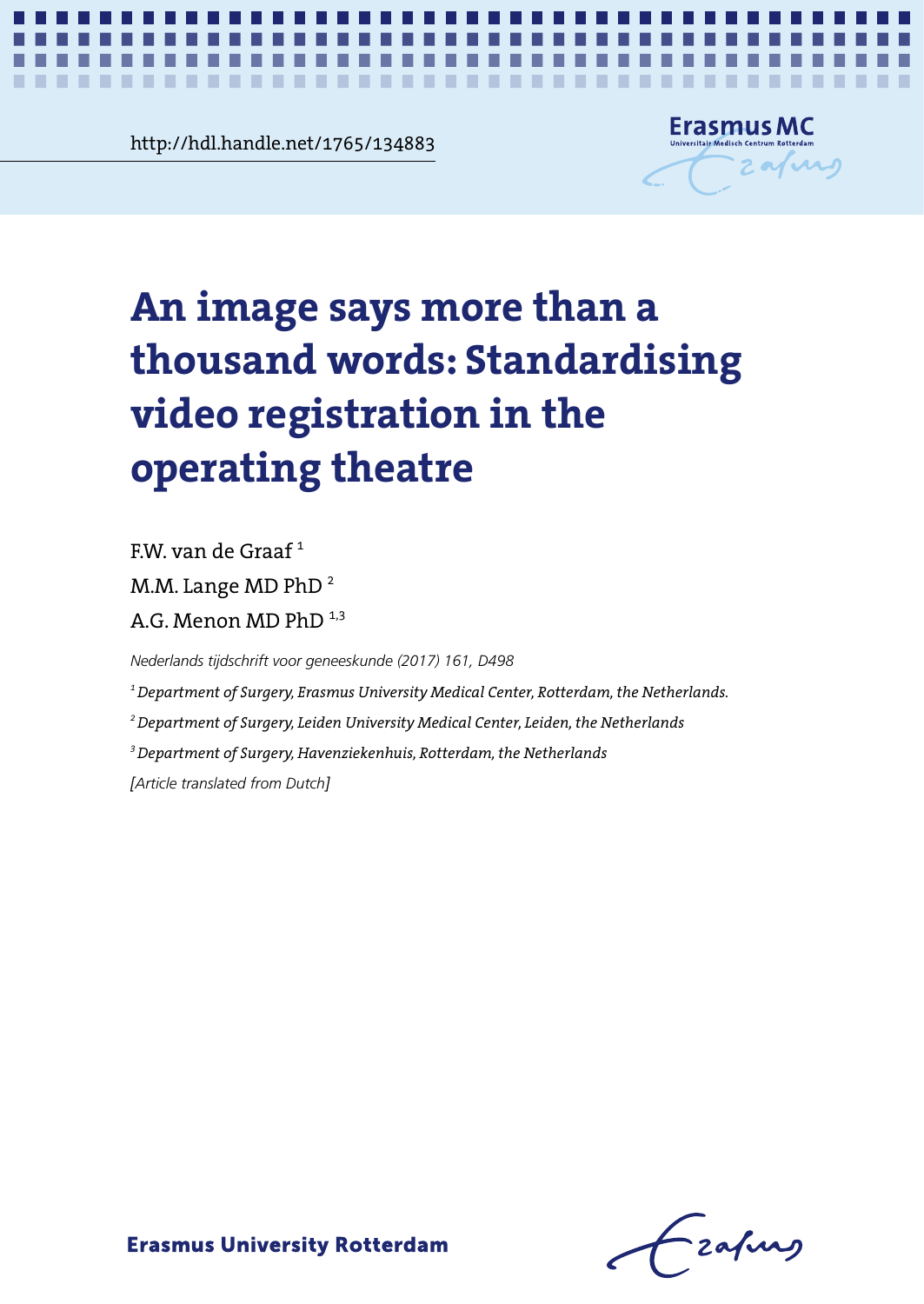### **ABSTRACT**

Today, video imaging is a major part of laparoscopic surgery. Despite continuous efforts to improve or innovate laparoscopic techniques, the registration of laparoscopic imaging for quality of care purposes remains an afterthought. By recording the essential steps of a surgical procedure, it is possible to inquire in more detail about what actually occurred in the operating theatre. However, it is necessary to take the legal framework into account. Questions concerning patient consent, permission from healthcare providers, whether video documentation should enter the patient record, and the length of the period it is retained must be answered. Also, the prevention of the misuse of information is important and therefore the purpose of documentation needs to be put on record beforehand. Video documentation is a promising method of registering surgical quality. However, the first priority is to demonstrate the actual quality improvement of video documentation and the formulation of precise guidelines.

Frafing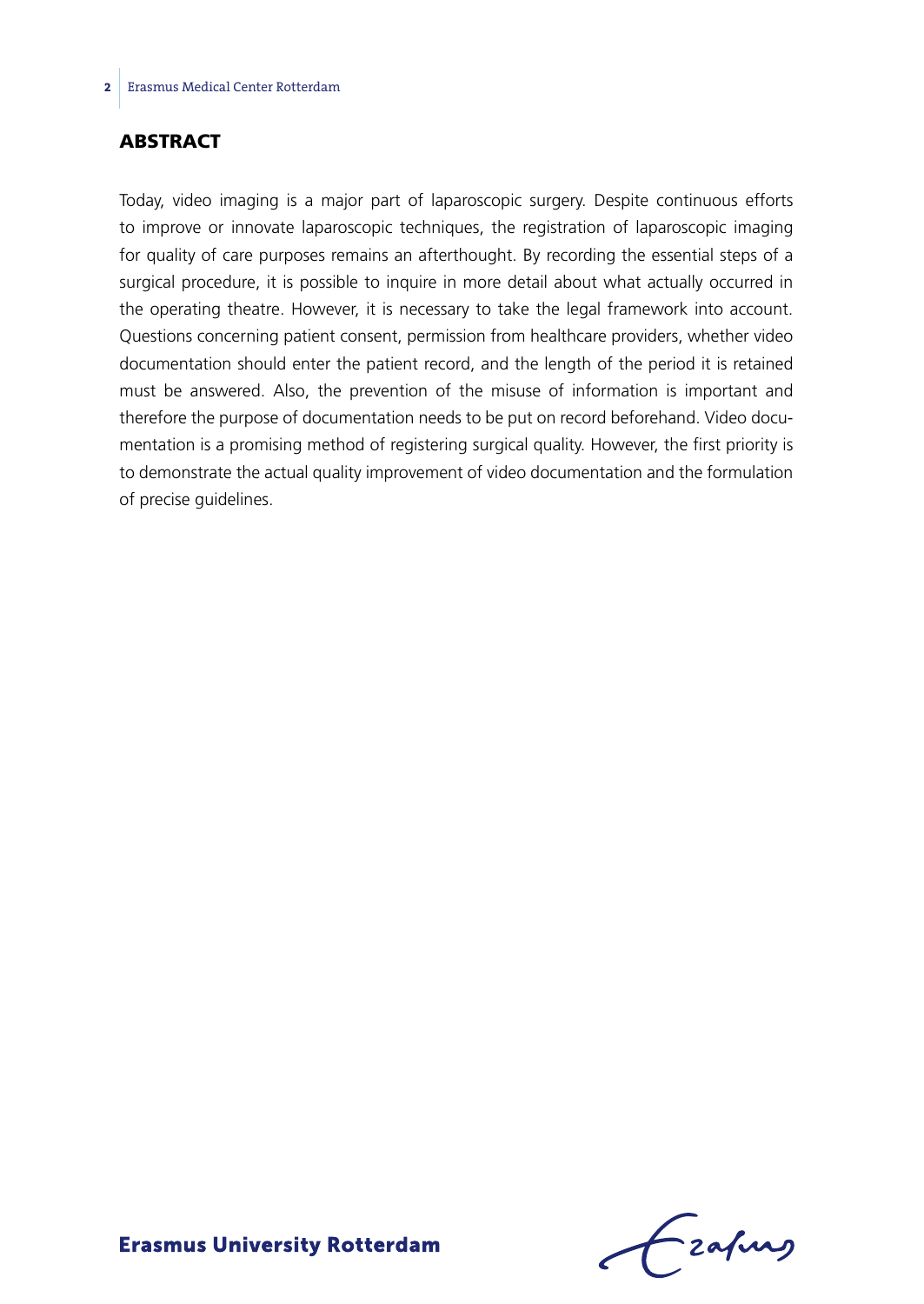#### **INTRODUCTION**

In recent years, recording surgical procedures on video has become increasingly accessible. Originally intended for educational purposes, these video images were later on also used for quality improvement in surgery. The prime example is found in laparoscopic cholecystectomy, in which the 'critical view of safety' is documented on image as adjunct to the operative report, to demonstrate that the transection of structures was done without any anatomical misidentification. Meanwhile, this method is standard practice in the Netherlands.<sup>1</sup>

Despite the ongoing innovation and improvement in image quality, it seems that documenting laparoscopic images for quality of care purposes, aside from this example of laparoscopic cholecystectomy, remains an afterthought. In aviation, the police sector, and even in top-class sport, video is currently being used as a quality improvement tool. Furthermore, all events in aviation are recorded in real-time during flight by a so called 'black box', something that is still not a prerequisite in surgery. It is self-explanatory that the events which transpire during the surgical procedure have a major impact on postoperative outcomes. Not documenting these crucial events is therefore a missed opportunity.

In this article we discuss the pros and cons of peroperative video registration as a method of documenting the care provided and improving its quality, as well as the legal aspects that accompany it.

#### **Background**

The outcomes of a certain treatment could differ immensely among similar patients. This is notably the case in complex surgical procedures, such as rectal surgery. For instance, after rectal surgery the majority of patients suffer from potentially avoidable functional disorders, e.g. urogenital dysfunction and faecal incontinence.<sup>2-4</sup> Also due to this variability the importance of quality control policies are widely endorsed.

The chief example of quality control in surgery is the addition of the 'time-out'-procedure to the guideline regarding the peroperative phase. This procedure implies that the 'surgical safety checklist' is run down in the presence of all attending the surgical procedure, including the patient, before the start of the procedure.<sup>5</sup> However, this checklist mainly focusses on the preoperative factors, whilst peroperative factors are also defining for the eventual prognosis. The applied surgical techniques could not be analysed in this way and additionally this checklist does not guarantee that essential operative steps are executed in a correct manner.

Currently, the traditional and often subjective operative report is the only source of information of what transpired during surgery, especially in absence of the primary surgeon. The operative report does indeed provide a textual outline regarding the general course of the procedure, yet prior research has demonstrated that operative reports lack critical components at times.<sup>6</sup> In a recent study, we have determined that video documentation of surgical procedures provides a more detailed and objective representation of peroperative events.<sup>7</sup>

frafing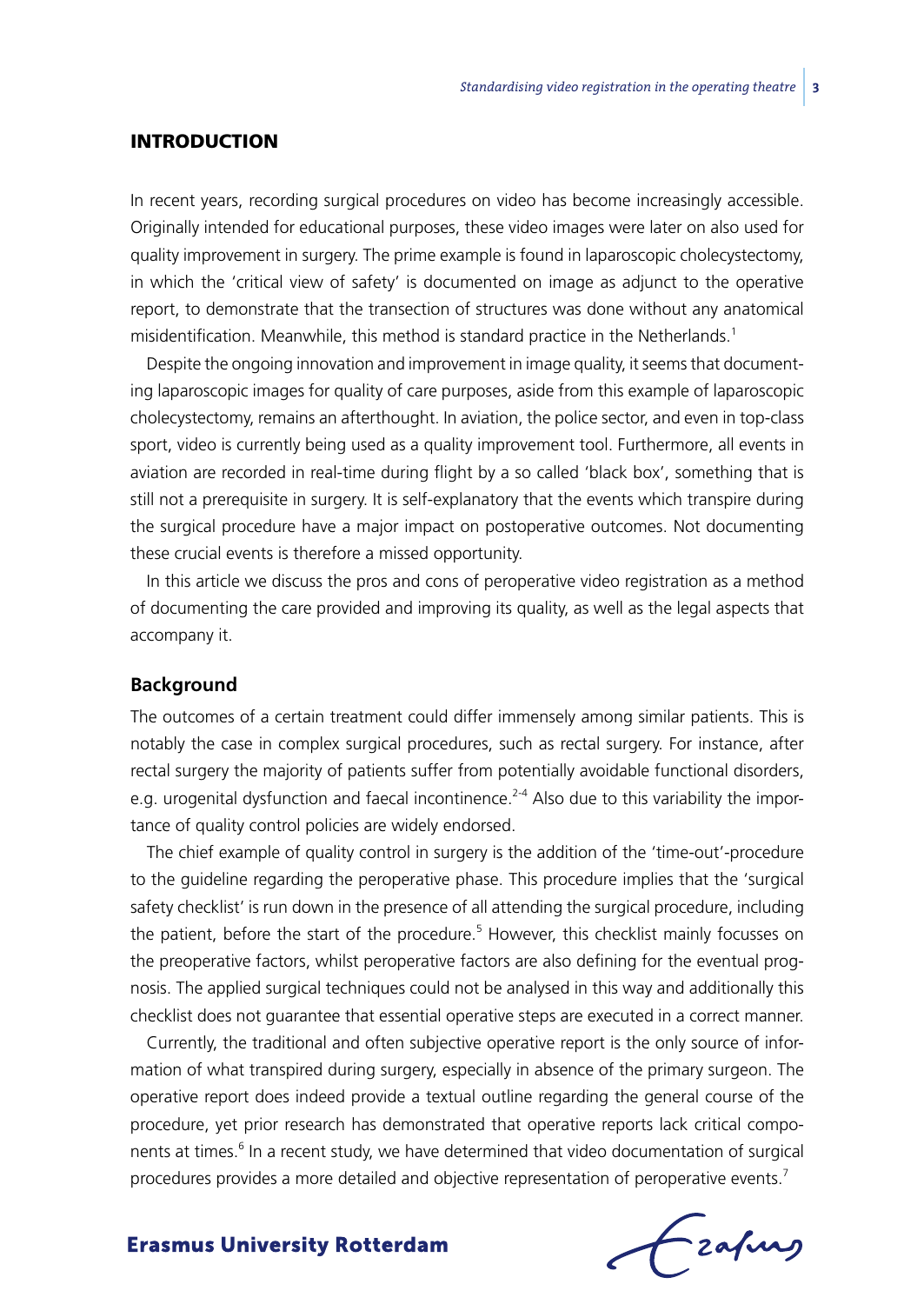#### **Quality improvement and control**

Purposeful and systematic application of video documentation in surgery could lead to quality improvement in several ways. For instance, it is possible to compare distinct surgical techniques among each other or optimise a certain approach. Using video-analysis, a number of peroperative causes of sexual dysfunction were identified in patients that underwent radical prostatectomy.<sup>8</sup> In a similar way, an operating team could review footage of the procedure as a form of self-reflection, for example after a complication has occurred.

The development of a 'black box' in surgery, of which recently a version was brought into service in the Academic Medical Center Amsterdam, follows this ideal. Comparable to an airplane equipped with a flight data recorder, the operating theatre is prepped with recording equipment which continuously registers video and sound of the surgical procedure and operating theatre surroundings, as well as data regarding the patients' vital signs. The goal is to document all technical and non-technical actions (i.e. communication) of the operating team in real time, so that causes of possible adverse events could be identified upon review of the black box data.<sup>9</sup> In theory, the mere realisation that the surgical procedure is recorded on video could potentially improve outcomes, the so called 'Hawthorne-effect'.

#### **Is consent necessary?**

The act of documenting this kind of personal data is bound by legislation. The primary rights that patients are granted in their relation to a treatment provider are written in the Medical Treatment Agreement Act (Wet op de Geneeskundige Behandelingsovereenkomst – WGBO).<sup>10</sup>The management of patient data is recorded in the Personal Data Protection Act (Wet Bescherming Persoonsgegevens – WBP). $^{11}$ 

In the process of creating peroperative video, three situations can be distinguished.<sup>12</sup> In situation I, video is an integral part of the treatment provided, for instance in the case of laparoscopic surgery. In situation II, the images are not an indispensable part of the treatment but are an added value in, for example, quality improvement, such is the case with the black box. Situation III concerns the use of images that are used for a different purpose than was initially intended, such as for education.

Article 8 of the WBP states that unambiguous consent is a prerequisite for the processing of data which can be traced back to a person. Naturally, in all previous situations consent from both patient and treatment provider is necessary. Yet in theory, certain types of video documentation will not be traceable to the person in question, for instance endoscopic images. To use these types of video documentation in practice however, e.g. as documentation method or for quality improvement, requires patient identifiers. Therefore, video documentation in principle will be covered by the WBP.

Situation I is a noteworthy case. In this, the creation and processing of images is interwoven in such a manner with the treatment, that its justification lays in the accomplishment of the medical treatment agreement. Given the fact that this agreement already is based on patient

Frahing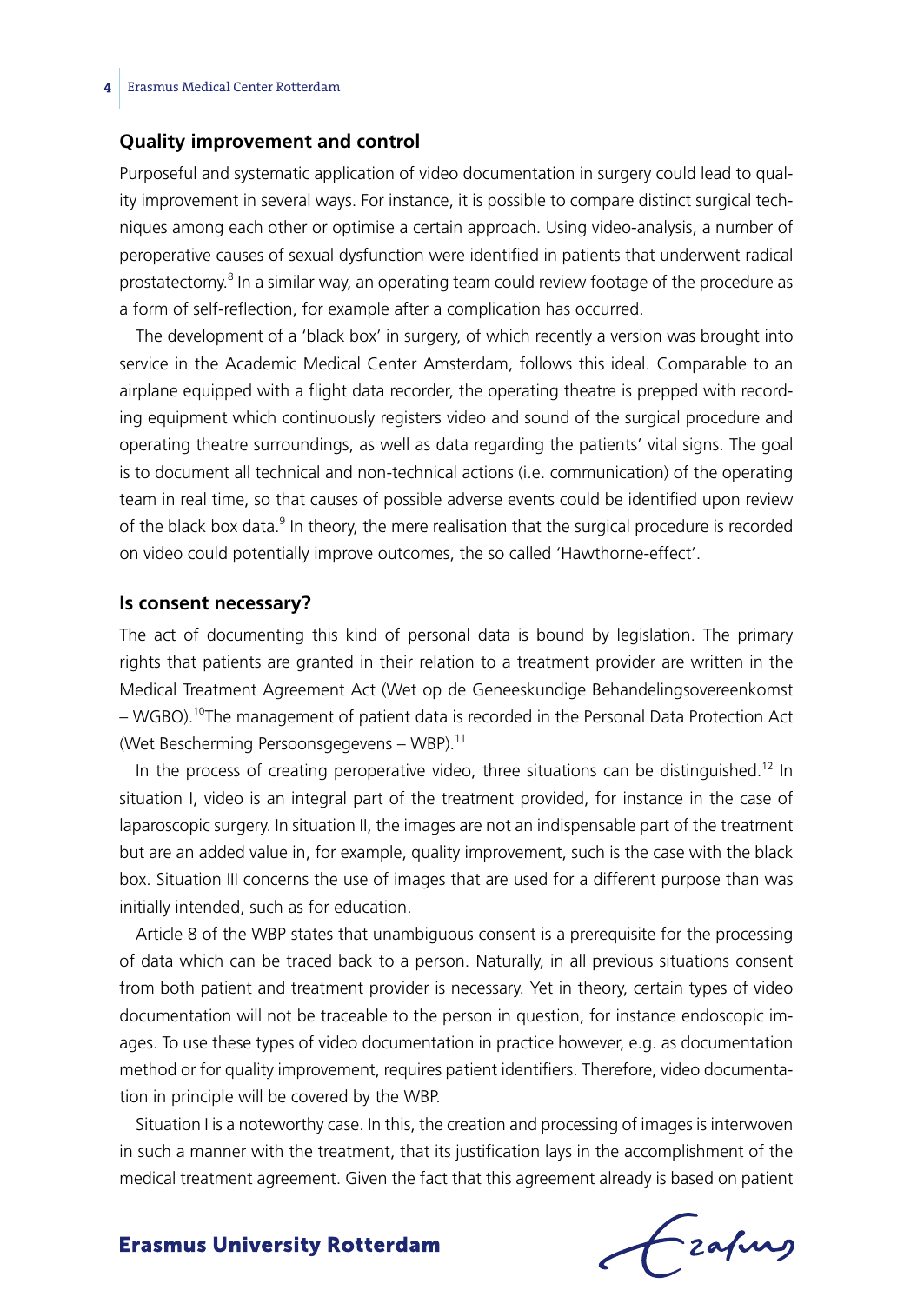consent, the images may be processed, if only for documentation purposes. In the cases of situation II and III, patient consent is indeed necessary. In addition, it is not unthinkable that in the case of situation II, recorded video images could potentially become such an integral part of the treatment, that these eventually appertain to situation I.

Moreover, it is plausible that for the use of images such as in the case situation III 'assumed consent' is applicable, as is described in KNMG-guideline 'Handling medical data' and article 7 and 9 of the Healthcare Quality, Complaints and Disputes Act (Wet Kwaliteit, Klachten en Geschillen Zorg – Wkkgz).<sup>13,14</sup> This is then exclusively applicable to the use of images for internal quality improvement purposes, of which the patient has to be informed about.

#### **Storage and retention period**

How should these video images be stored? In situation I, in which the creation of these images is an essential part of the treatment, addition to the patient file is recommended.<sup>12</sup> In that case, the documentation will be covered by the WGBO and the images, with a few exeptions, will be stored 15 years from the moment of creation.<sup>10</sup>

In situation II the images, which are not essential for the treatment, would not necessarily have to be stored in the patient file. These are then covered by the WBP, of which article 10 states that a retention period has to be defined beforehand.<sup>11</sup> As of yet, no concensus regarding this exists.

#### **Drawback of video documentation**

Documenting peroperative video does pose some risks. If the purpose for which data may be examined and by whom is not properly documented beforehand, information could then be used for a different goal that was formerly intended, which in turn might lead to exposure of not only the patient, but also the members of the operating team. This is undesirable. All members of the treatment team must be able to open up for improvement, whilst care is being taken to maintain a 'no-blame'-culture. The WGBO allready states who is able to review patient data, including video images, for what purposes.<sup>10</sup> For images covered by the WBP, this should clearly be formulated in advance.<sup>11</sup>

A different fact of great significance is that the medical disciplinary committee and the public prosecuter is allowed access, under strict circumstances, to the stored video documentation for use as evidence.<sup>12,13</sup> The objective representation that video documentation provides does not necessarily have to discredit the healthcare professional. It might just as well speak in favor of the defendant.

#### **Future perspectives**

Changes in healthcare practice are often received with hesitance. Implementing peroperative video documentation will be accompanied with challenges on legal and technical areas. For instance, at this moment only endoscopic procedures are reasonably suitable for video

Czafurz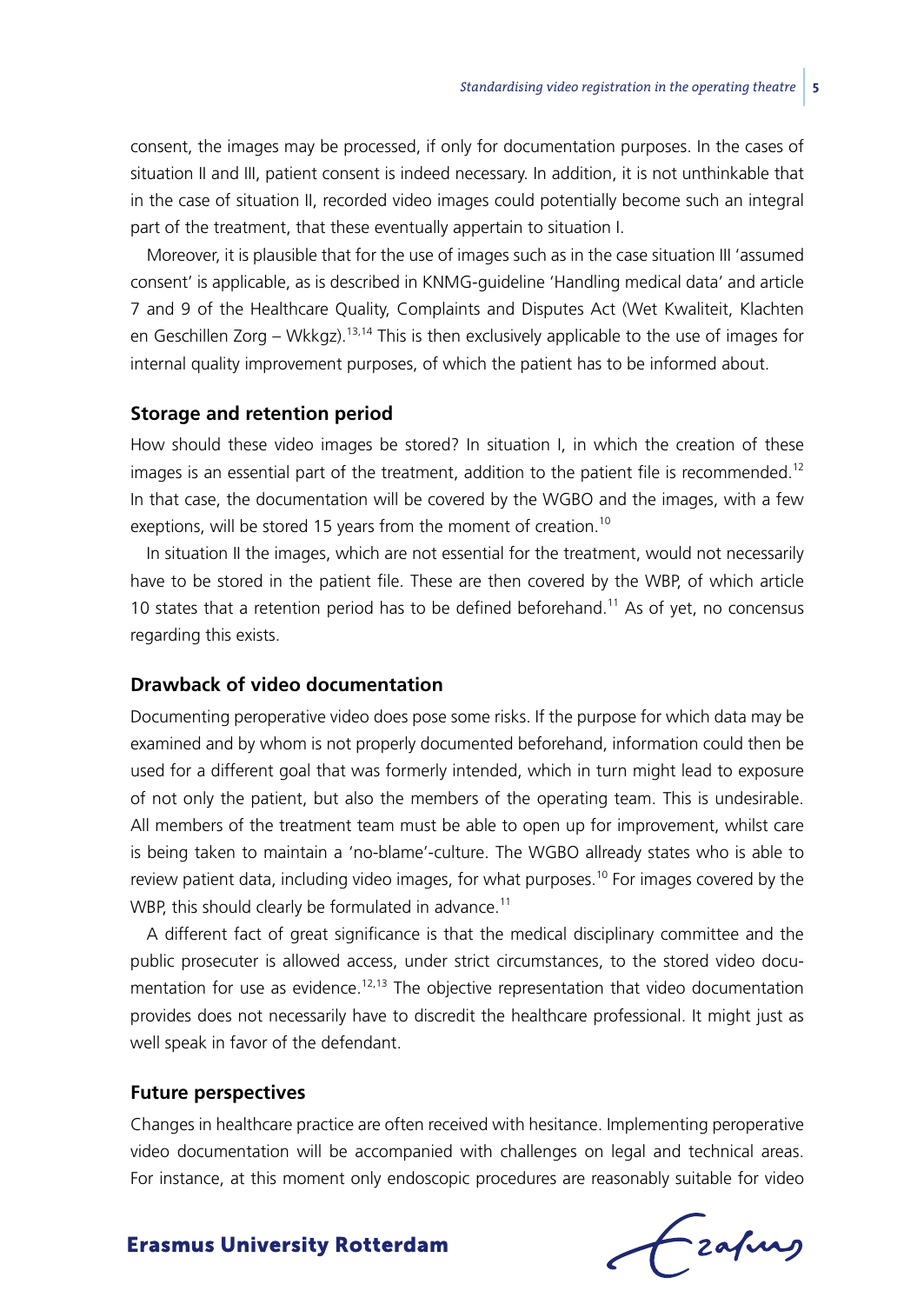#### **6** Erasmus Medical Center Rotterdam

documentation. Recording video using the current IT envrironment in operating theatres is often complicated to achieve, let alone the storage of the great amount of data in the case of the surgical black box. It is also important to realise that video documentation is not destined to replace the written operative report. Many healthcare providers are not able to interpret the video images and also the considerations of the operator are less adequately documented using video alone.

#### **Conclusion**

Video documentation is a promising method to record surgical quality. We consider that it is a question of time before this method will take a prominent place in the operating theatre. Until that time, the priority is to demonstrate actual quality improvement through video documentation and the development of clear guideline regarding documentation and use of video images. In 2016, an international prospective multicenter trial has been initiated from the Erasmus University Medical Center to evaluate the process and results of systematic video- and sound registration in the face of documentation and quality improvement.

Frahing